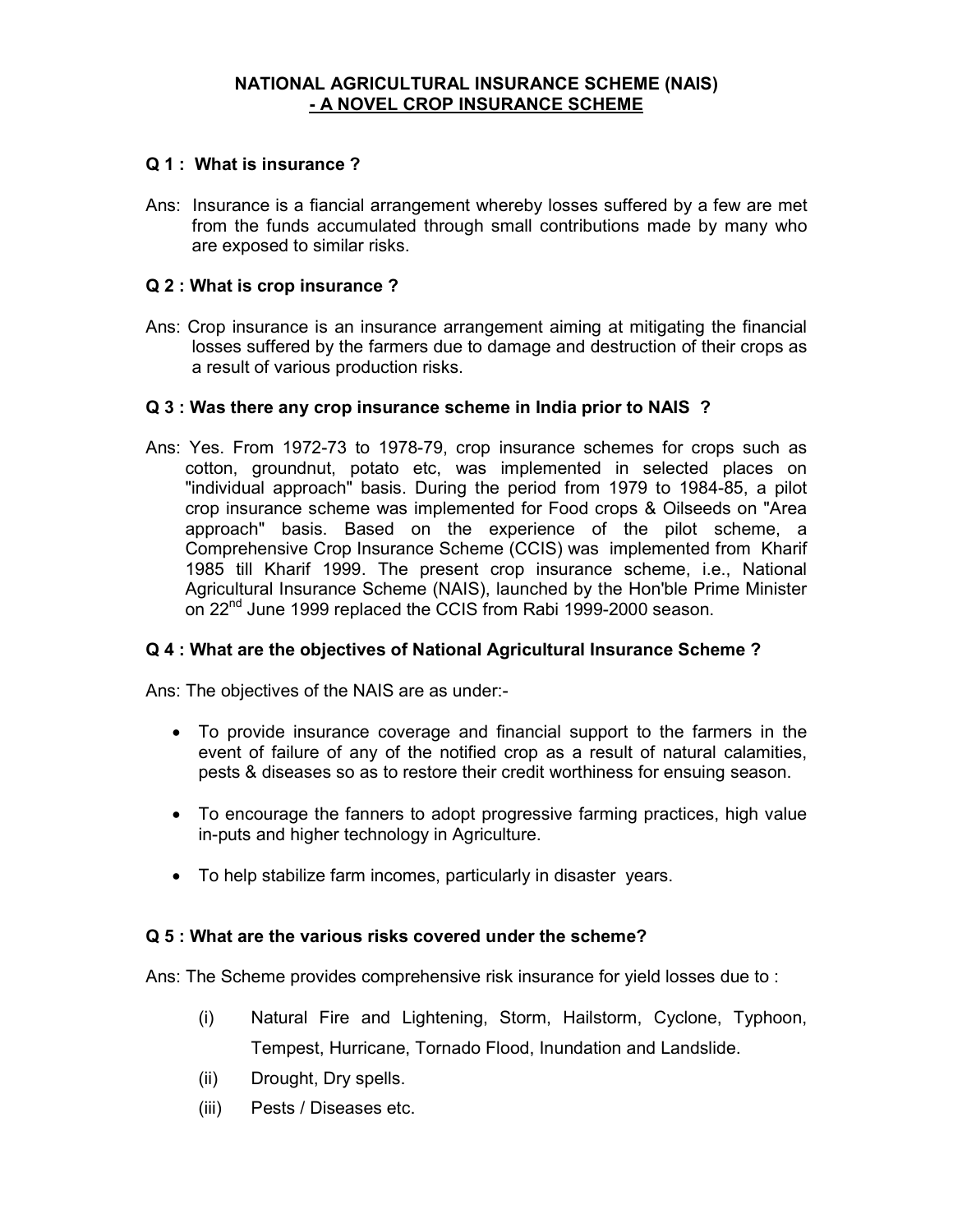# Q 6 : How many states are participating in the scheme?

Ans.: At present this scheme is being implemented in 23 States and UTs (except Punjab, Manipur, Nagaland, Mizoram and Arunachal Pradesh among the States and Chandigarh, Daman & Diu, Delhi, Dadra & Nagar Haveli and Lakshadweep among the UTs).

## Q 7: What are the various crops covered under the scheme?

Ans.: The Scheme covers following crops

- Food crops (Cereals, Millets & Pulses): Some of the crops covered in various States are Paddy, Wheat, Jowar, Bajra, Maize, Ragi, Korra, Kodokutki, Green gram, Black gram, Red gram, Horse gram, Gram, Moth etc.
- Oilseeds: Some of the crops covered in various States are Groundnut, Sunflower, Soya bean, Safflower, Castor, Sesamum, Niger etc.
- Annual Commercial/Annual Horticultural crops : Sugarcane, Cotton , Potato, Onion, Ginger, Turmeric, Banana, Pineapple, Jute, Tapioca, Chilli, Cumin, Coriander, Isabgol, Methi etc.

The crops are selected for insurance if the past yield data for 10 years are available, and the State Govt agrees to conduct requisite number of Crop Cutting Experiments (CCEs) during the proposed season.

At present there are 35 different crops during Kharif and 30 different Rabi season are being insured under National Agricultural Insurance Scheme in the country.

#### Q 8 : Who is eligible to be covered under the scheme?.

Ans: All farmers growing insurable crops and availing Seasonal Agricultural Operations (SAO) loans from Banks / PACS are compulsorily covered under the Scheme by the Banks/ PACS, whereas the non-borrowing farmers growing insurable crops can also avail the benefit of the Scheme by submitting prescribed proposal forms at the nearest Banks/ PACS.

# Q 9 : How is this scheme administered'?

Ans.: The Scheme is being implemented by Agriculture Insurance Company of India Limited (AICL) on behalf of the Ministry of Agriculture, through its Regional Offices located at 17 State capitals.

# Q 10 : What is the Unit of Insurance?

Ans : The scheme operates on the basis of Area Approach i.e. defined areas for each notified crop for widespread calamities and individual assessment is done on experimental basis for localised calamities, such as, hailstorm, landslide, cyclone and flood in certain pre-notified areas. The size of unit area varies from State to State and crop to crop. Presently, the defined area is Block/ Mandal/ Taluka / Patwari halka / Nyayapanchayat/ Gram Panchayat/ Village, etc.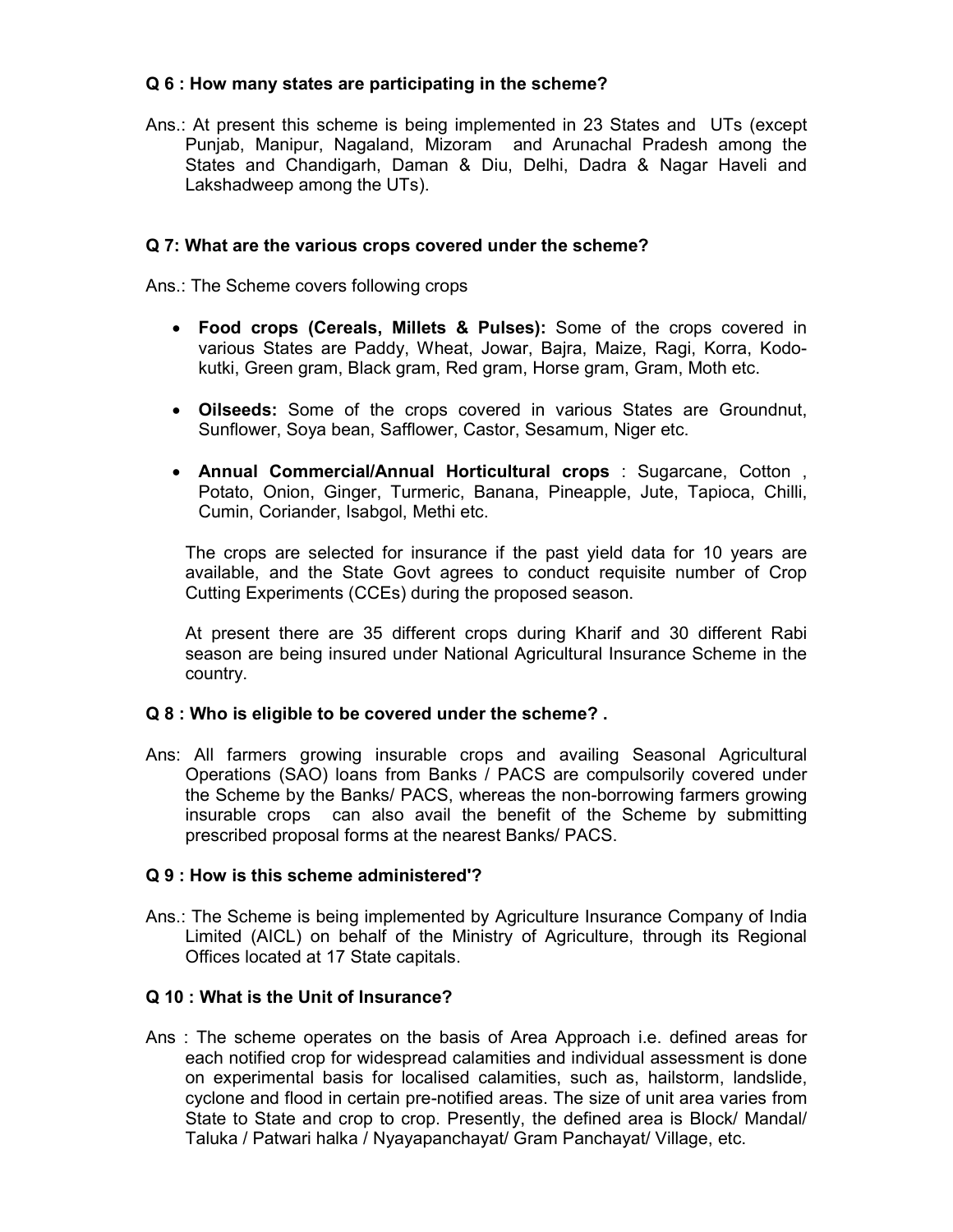# Q 11 : What' s amount of sum insured under NAIS?

# Ans : For loanee farmers:

Compulsory coverage : The amount of crop loan availed for the notified crop is the minimum amount of sum insured covered on compulsory basis.

Optional Coverage : If the loanee-farmer so wishes he may insured his crop for a higher Sum Insured i.e, upto the value of Threshold Yield (i.e., guaranteed yield) which is called normal coverge even go for addtional coverage upto 150% value of average yield in the notified area. However, for additional coverage, the farmer has to pay premium at actuarial rate as notified by the State Government.

The value of Sum Insured in such cases is arrived at by multiplying the threshold yield/ average yield with the latest available Minimum Support Price (MSP) announced by the Govt. or the market price provided by the State Govt. in case the MSP is not announced.

# b. For Non-loanee farmers:

Coverage at normal rates of premium is available upto the value of Threshold Yield . Additional coverage upto 150% of the value of Actual Yield can be obtained by payment of premium at actuarial rates.

Note : It may however be noted that in case of annual commercial and horticultural crops, only actuarial rates of premium are charged at all the slabs of sum insured.

# Q 12 : How much premium a farmer has to pay to get the insurance cover ?

Ans :

- ♦ For Kharif crops Premium is 3.5 % of Sum insured for all Oilseed crops and Bajra and 2.5% for all others foodcrops including pulses
- For Rabi crops Premium rates are 1.5% for wheat and 2% for all other foodcrops including pulses and oilseeds.
- However, of the above flat rates and the actuarial rate whichever is lower shall apply.
- For Annual Cmmercial and Horticultural crops atuarial premium rates are charged.
- ♦ The premium for Small & Marginal farmers is subsidised to the extent of 10% which is shared by the State Govt. and Govt. of India.

## Q13 : Does a non-loanee farmer need to produce some documents for obtaining insurance cover ?

Ans : The non-loanee farmer has to produce a proof (copy of land pass book / 7/12 extract / land revenue receipt etc.) to prove that he / she is the owner of the land. In case of sharecroppers and tenant farmers (who are not availing crop loan), a proof showing crop sharing / tenancy arrangement need to be produced.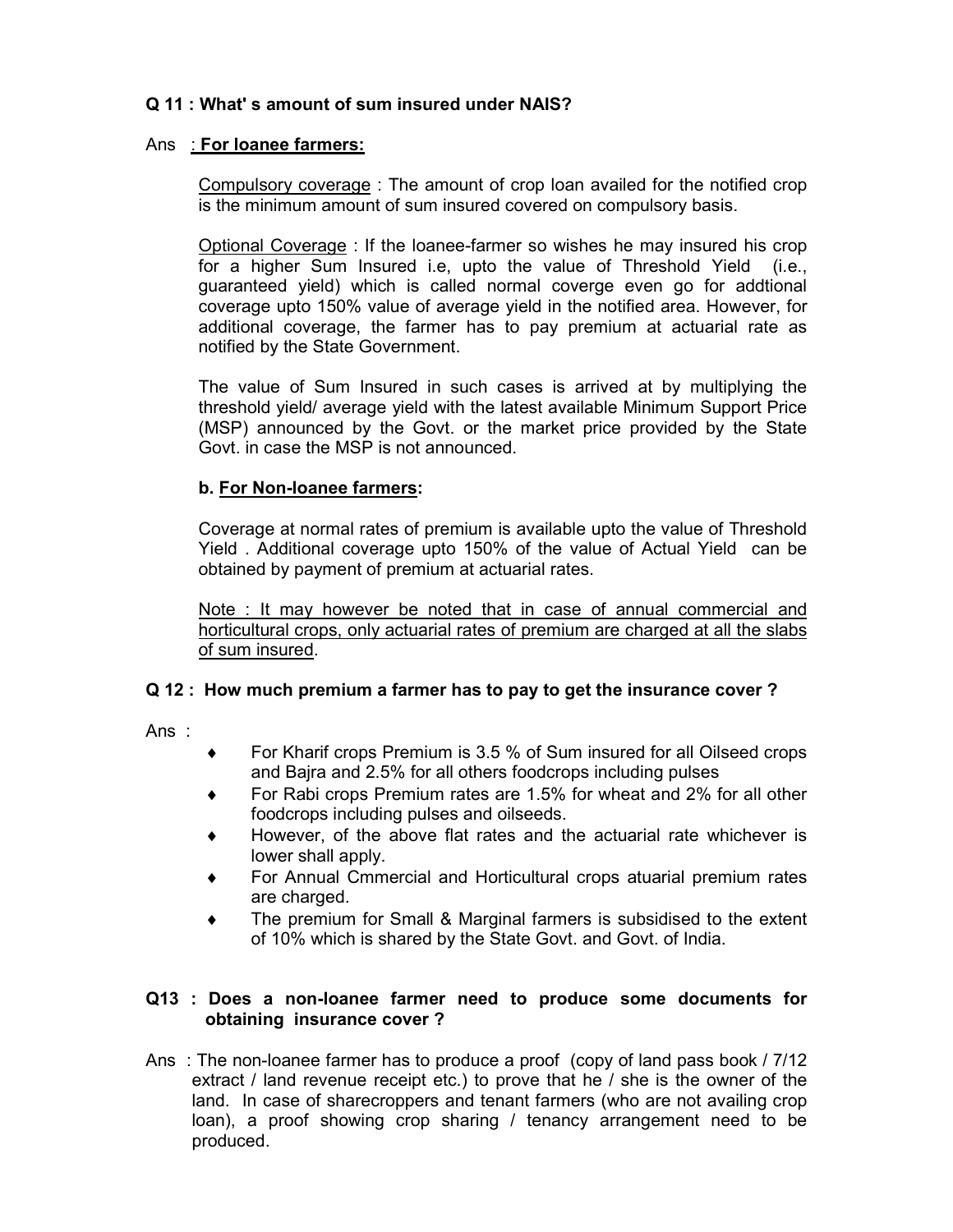# Q 14 : How can a farmer get insurance coverage ?

Ans : All loanee farmers automatically and get compulsorily covered under this Insurance Scheme through the PACS/Bank branches, as and when crop loans for insured crops are disbursed to them. All non-loanee farmers desirous of availing insurance coverage should contact nearest Bank Branches before the stipulated time frame with a proposal for insurance. Non-loanee farmer should have a Bank A/c with the bank and pay the requisite premium to get insurance coverage.

## Q 15 : Are crop loans disbursed through Kisan Credit Cards (KCCs) eligible for insurance coverage under the NAIS ?

Ans : Crop loans disbursed/withdrawn through KCCs are also eligible for coverage as per the terms and conditions applicable to the regular crop loans.

## Q 16 : When and how, the claims are settled under NAIS ?

Ans : In case of widespread calamities leading to damage and loss of crops, claims are settled on area approach basis. Any insured crop in a notified area recording lower actual yield than the guaranteed yield as per the crop estimation surveys conducted by the state govt., shall automatically become eligible for compensation/ claim. The shortfall in yield is determined for each crop and is the difference between the guaranteed yield and the current season's actual yield. Shortfall % is determined by expressing the shortfall as a proportion of guaranteed Yield. Claim is then computed by multiplying the sum insured with the shortfall %. Therefore no claims would be sum insured with the shortfall %. admissible/payable in case the current season's actual yield is more than the threshold yield. Applicable amounts of claims so arrived at are routed to the farmers through the banks in case of those farmers who are covered through the banks.

Even in case of non-loanee farmers who approach AIC directly for insurance coverage, the claim amounts are paid by way of cheques or through designated bank branches such that claim amounts get credited to their accounts. The claim assessment and payment would be done after receipt of the requisite yield data from the concerned agencies.

The methodology of claim assessment based on individual approach shall be intimated to all concerned upon finalising the areas and modalities.

#### Q 17 : Whether annawari or any similar declaration/ certification by the revenue or agriculture departments of the state govt. at village/block /district level has any bearing on claim settlement ?

Ans : No, claims under the scheme are settled strictly as per the provisions and guidelines described in the foregoing paragraphs and not according to declaration of flood/drought/annavari by any other agency/authority.